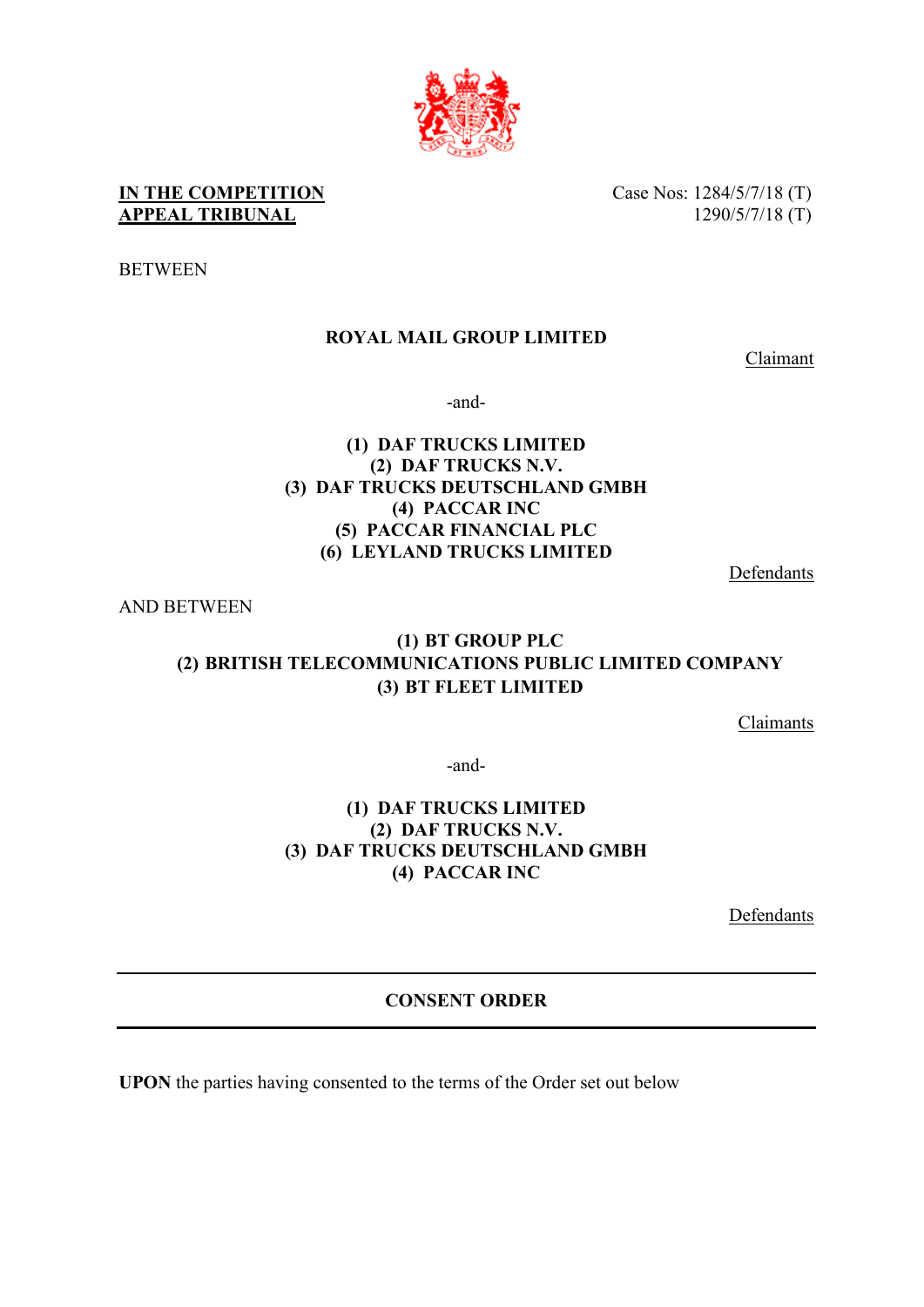## **BY CONSENT IT IS ORDERED THAT:**

## **Royal Mail**

1. By no later than 26 April 2019 the Claimant and the Defendants shall each disclose by list, in respect of any Trucks weighing 6 tonnes or above purchased during the Relevant Period (as defined at §3 of the Claimant's Particulars of Claim) under any of the contracts listed in Appendix A to the Claimant's Re-Amended Particulars of Claim:

#### Communications within DAF

- 1.1 In respect of the Defendants only, any communications between or within any of the Defendants, or between the DAF Defendants and another member of DAF's corporate group, relating to, and any documents recording, any of (a) to (d) below:
	- (a) sales price approvals (including communications regarding the pricing parameters for proposed sales to the Claimant and seeking approval for a sale to the Claimant at a particular price);
	- (b) intentions in relation to sales prices;
	- (c) elements considered when determining and/or negotiating prices (including list prices, other price lists, costs of new technology/features (including Euro 3 to 6 standards), warranties, repair and maintenance provisions, buyback options); and
	- (d) the calculation of proposed sales prices, sales prices negotiated and/or agreed, or previously or actually charged.

#### Communications between DAF and Royal Mail

- 1.2 Any communications between the Claimant (in respect of itself and The Post Office Corporation) and the Defendants in respect of the negotiations between them of the price of Trucks, including in relation to any of (a) to (d) below;
	- (a) sales or purchase price approvals (including communications regarding the pricing parameters for proposed sales to the Claimant and seeking approval for a sale to the Claimant at a particular price, and pricing parameters for proposed purchases from the Defendants and seeking approval for a purchase from the Defendants at a particular price);
	- (b) intentions in relation to sales or purchase prices;
	- (c) elements considered when determining and/or negotiating prices (including list prices, other price lists, costs of new technology/features (including Euro 3 to 6 standards), warranties, repair and maintenance provisions, buyback options); and
	- (d) the calculation of proposed sales or purchase prices, sales or purchase prices negotiated and/or agreed, or previously or actually charged.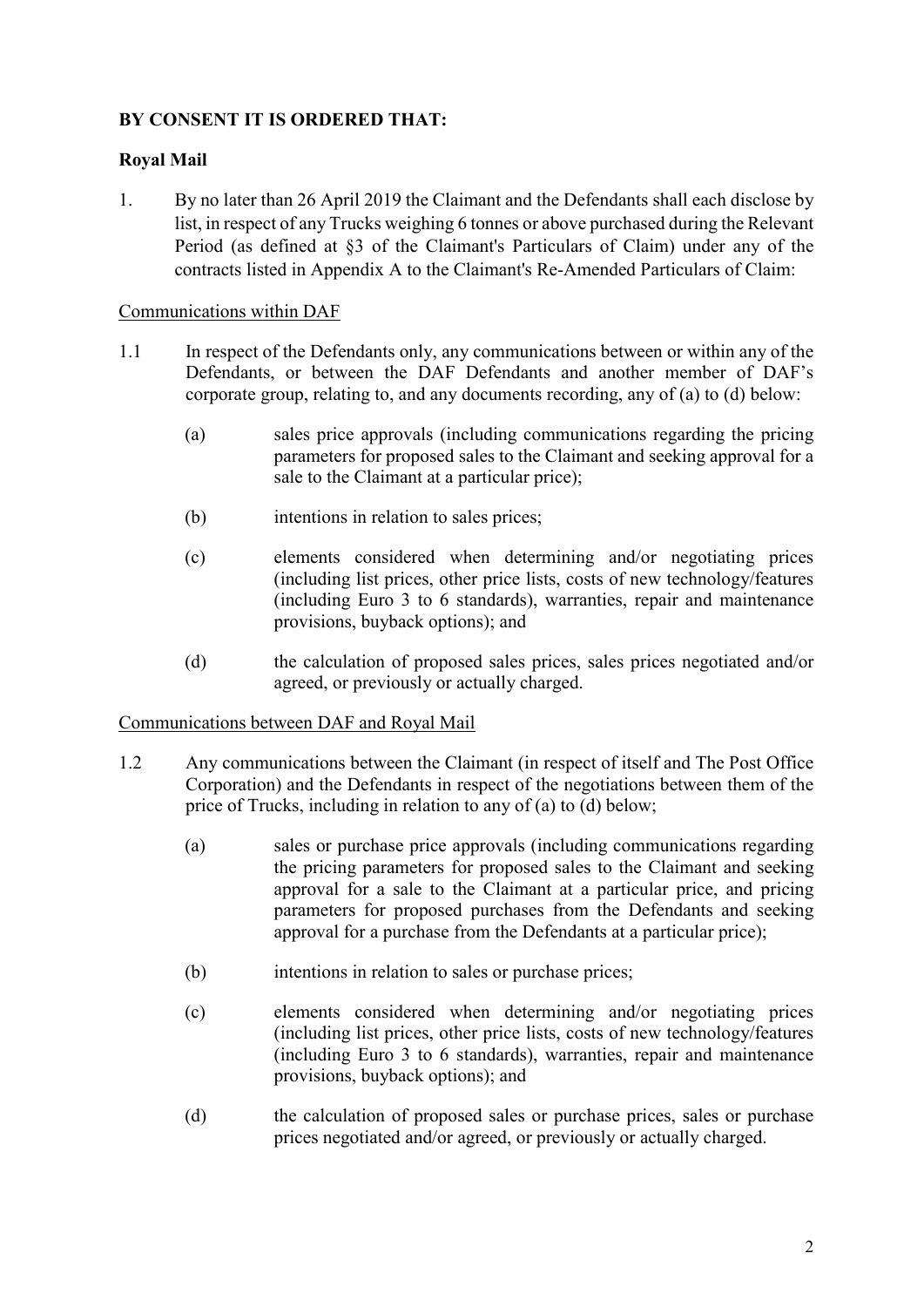#### Communications within Royal Mail

- 1.3 In respect of the Claimant only, any communications within the Claimant and/or The Post Office Corporation relating to, and any documents recording, any of (a) to (d) below:
	- (a) purchase price approvals (including communications regarding the pricing parameters for proposed purchases from the Defendants and seeking approval for a purchase from the Defendants at a particular price);
	- (b) intentions in relation to purchase prices;
	- (c) elements considered when determining and/or negotiating prices (including list prices, other price lists, costs of new technology/features (including Euro 3 to 6 standards), warranties, repair and maintenance provisions, buyback options); and
	- (d) the calculation of proposed purchase prices, purchase prices negotiated and/or agreed, or previously or actually charged.

#### **BT**

2 By no later than 26 April 2019 the Claimants and the Defendants shall each disclose by list, in respect of any Trucks weighing 6 tonnes or above purchased during the Relevant Period (as defined at §5 of the Claimants' Particulars of Claim):

#### Communications within DAF

- 2.1 In respect of the Defendants only, any communications between or within any of the Defendants, or between the DAF Defendants and another member of DAF's corporate group, relating to, and any documents recording, any of (a) to (d) below:
	- (a) sales price approvals (including communications regarding the pricing parameters for proposed sales to the Claimants and seeking approval for a sale to the Claimants at a particular price);
	- (b) intentions in relation to sales prices;
	- (c) elements considered when determining and/or negotiating prices (including list prices, other price lists, costs of new technology/features (including Euro 3 to 6 standards), warranties, repair and maintenance provisions, buyback options); and
	- (d) the calculation of proposed sales prices, sales prices negotiated and/or agreed, or previously or actually charged.

#### Communications between DAF and BT

2.2 Any communications between the Claimants and the Defendants in respect of the negotiations between them of the price of Trucks, including in relation to any of (a) to (d) below;